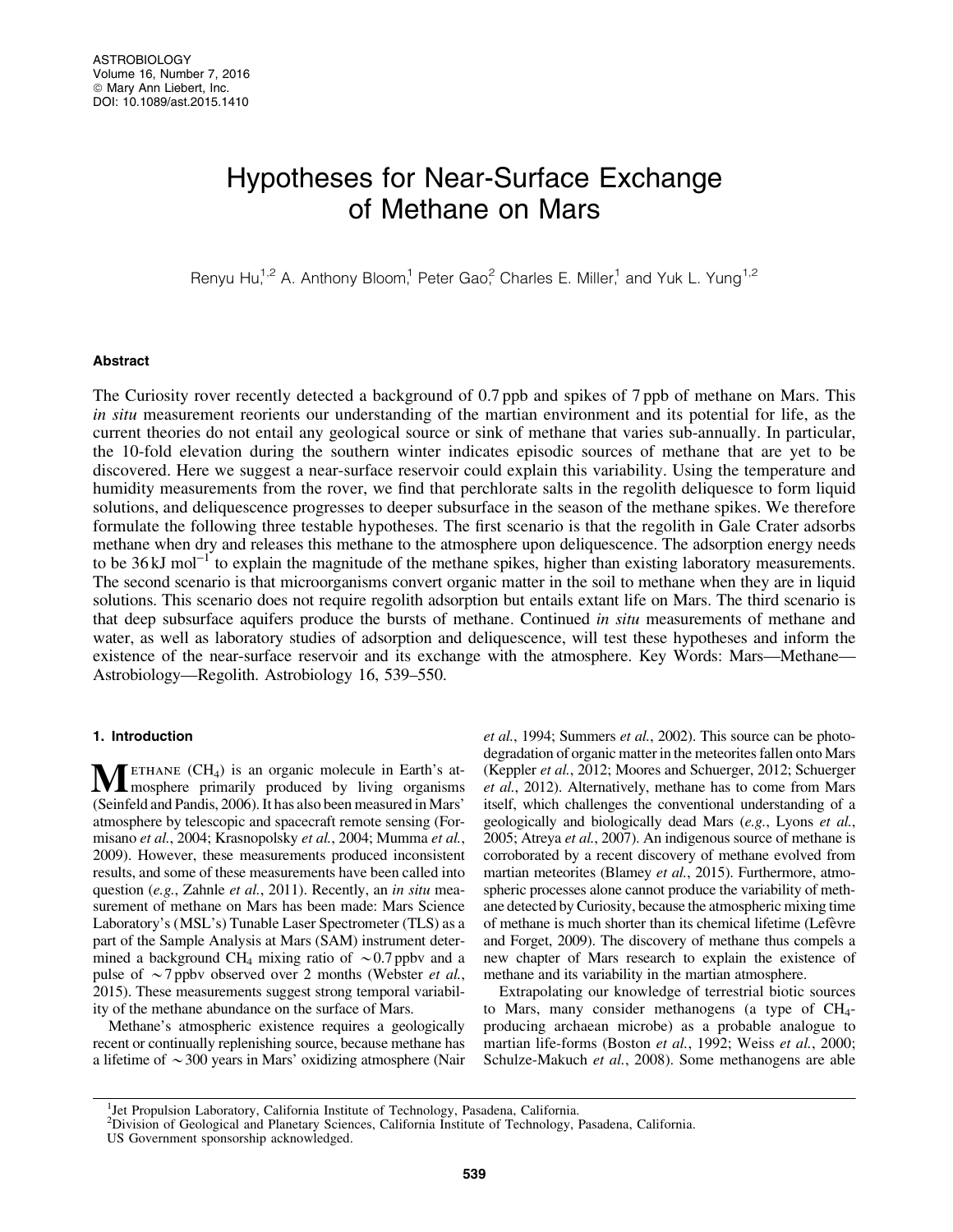to utilize inorganic compounds  $(H_2 \text{ and } CO_2)$  as their only source of energy and produce methane. Being independent of photosynthesis for subsistence, methanogens can thrive in the deep subsurface where  $CO<sub>2</sub>$  is the predominant oxidant and H2(aq) is abundant from water-rock interactions [*e.g.*, ferrousiron reduction of  $H_2O$  to  $H_2$  during serpentinization (Lyons *et al.*, 2005; Chassefiere and Leblanc, 2011)].  $H_2$  may also come from photolysis of H2O in the atmosphere (Weiss *et al.*, 2000). In fact, methanogens thrive in some of the harshest environments on Earth, including extremely acidic environments and inside Greenland glacial ice 3 km deep, which is analogous to martian subsurface ice environments (Stevens and McKinley, 1995; Chapelle *et al.*, 2002; Tung *et al.*, 2005; Walker *et al.*, 2005).

Alternatively, Fischer-Tropsch-type (FTT) reactions can be a potential methane source (Oze and Sharma, 2005; Atreya *et al.*, 2007; Etiope and Sherwood Lollar, 2013). FTT production is the most widely posited abiotic source of methane on Earth. Catalyzed by transition metals and related oxides, these reactions have the same overall chemistry as the methanogenesis, take place in hydrothermal environments, and probably source  $H_2$  also from serpentinization. Abundant evidence indicates that volcanism and hydrothermal environments existed, and might still exist, on Mars (Schulze-Makuch *et al.*, 2008; Squyres *et al.*, 2008; Hauber *et al.*, 2011). These environments provide heat and liquid water to support FTT and/or microbial  $CH_4$  production. Thus, atmospheric  $CH_4$  may point to either serpentinization or the existence of life itself, both of which are associated with a warm, habitable backdrop.

In this paper, we focus on the singularly important discovery of the episodically enhanced  $CH<sub>4</sub>$  emission on Mars. The elevated methane levels occurred in the southernhemisphere winter, except for a single and statistically marginal measurement on Sol 306 (Webster *et al.*, 2015).

A first-order question about Curiosity's methane spikes is whether they represent a new source to the atmosphere or some cyclic processes that conserve methane. If the methane spikes represent new methane produced from the deep subsurface (Atreya *et al.*, 2007) or from a meteoritic source (Fries *et al.*, 2015), then this methane would be oxidized and remain in the martian atmosphere in the form of  $CO<sub>2</sub>$ . As a lower estimate, if 7 ppb of methane is produced per year across the entire martian surface (representing the spike from  $L_s \sim 50^\circ$ to  $90^{\circ}$ ), then over 3 billion years, the total amount of  $CO<sub>2</sub>$ produced is 20 times the present atmospheric  $CO<sub>2</sub>$  content. This is much higher than the Amazonian outgassing rates determined from photogeological constraints (Greeley and Schneid, 1991; Grott *et al.*, 2011) or what would be allowed by atmospheric evolution models (Chassefiere and Leblanc, 2011; Hu *et al.*, 2015). On the other hand, if the methane is converted to organics and stored in the regolith, then the molar density of organics originating from methane would be (8.4/*d*) moles per gram of soil, assuming  $C_6H_5Cl$  as the organic molecule, with  $d$ as the depth in the soil in units of centimeters to which the organics are stored. This is far greater than the observed molar density for any reasonable values of *d* (Freissinet *et al.*, 2015). Therefore, if the spikes are new methane, the source must be local; alternatively, the spikes are signatures of cyclic processes that produce fast source and sink.

Interestingly, the methane spikes were coincident with surface relative humidities greater than 60% measured by the Rover Environmental Monitoring Station (REMS) (Webster *et al.*, 2015). This apparent correlation motivates us to consider the surface-atmosphere exchange as a major modulator for the atmospheric methane abundances in Gale Crater, the landing site of MSL.

A high surface relative humidity may have a strong impact on the atmosphere-surface exchange because perchlorate salts in the regolith may deliquesce to form liquid solutions (Martín-Torres et al., 2015). Martian regolith contains  $\sim 0.5\%$  perchlorate salts by weight, measured at both the Phoenix and the Curiosity landing sites (Hecht *et al.*, 2009; Leshin *et al.*, 2013; Ming *et al.*, 2014). They can form liquid solutions under martian conditions due to their low eutectic temperatures and low deliquescence relative humidities (DRHs) (Marion *et al.*, 2010; Martínez and Renno´, 2013; Fischer *et al.*, 2014; Nuding *et al.*, 2014; Toner et al., 2014; Martín-Torres et al., 2015). Recent laboratory measurements have determined that the DRH of calcium perchlorate is only  $\sim$  50% at 198 K and that the wet salt does not lose moisture until the relative humidity drops to  $\sim$  15% (Nuding *et al.*, 2014). By comparing the eutectic temperature and the DRH to the measured surface temperature and relative humidity, we confirm that perchlorate salts in the subsurface of Gale Crater may deliquesce in the southern winter, in which the methane spikes were measured.

We therefore formulate three hypotheses in an attempt to explain the variability of the atmospheric methane abundance at Gale Crater. The first hypothesis (Hypothesis I) is that the regolith in Gale Crater adsorbs methane when dry and releases this methane to the atmosphere when the relative humidity in the regolith is high enough for perchlorate salts to deliquesce. The second hypothesis (Hypothesis II) is that microorganisms convert organic matter in the soil to methane when they are in liquid solutions. This scenario does not require regolith adsorption. The third hypothesis (Hypothesis III) is that deep subsurface aquifers produce the bursts of methane. The first two hypotheses explain the methane spikes as signatures of cyclic processes that produce fast source and sink, whereas the third hypothesis explains the methane spikes as local emission of new methane.

#### 2. Subsurface Temperature and Humidity Models

We model the subsurface temperature and humidity of dusty terrains at Gale Crater by solving diffusion equations of heat and moisture with the hourly averaged REMS data as the boundary conditions (Gómez-Elvira *et al.*, 2012). The absolute humidity of each measurement is computed from the measured relative humidity and the sensor temperature archived in NASA's Planetary Data System (https://pds.nasa .gov), with the saturation vapor pressure from Murphy and Koop (2005). The uncertainty of each surface temperature measurement is  $\sim$  5 K at low temperatures (Gómez-Elvira *et al.*, 2014), and the uncertainty of each relative humidity measurement is <2% (Harri *et al.*, 2014). The combined uncertainty of the hourly averaged values is 1 order of magnitude smaller for Gaussian statistics. The data clearly shows the effect of the rover traversing diverse terrains, as the magnitudes of the diurnal variations in both temperature and humidity change significantly (Gómez-Elvira et al., 2014; Harri *et al.*, 2014). To remove this effect, we use daily means for a martian year (from Sol 39 to Sol 707) and add the hourly means from Sol 70 to Sol 89 (when the rover is at Rocknest, a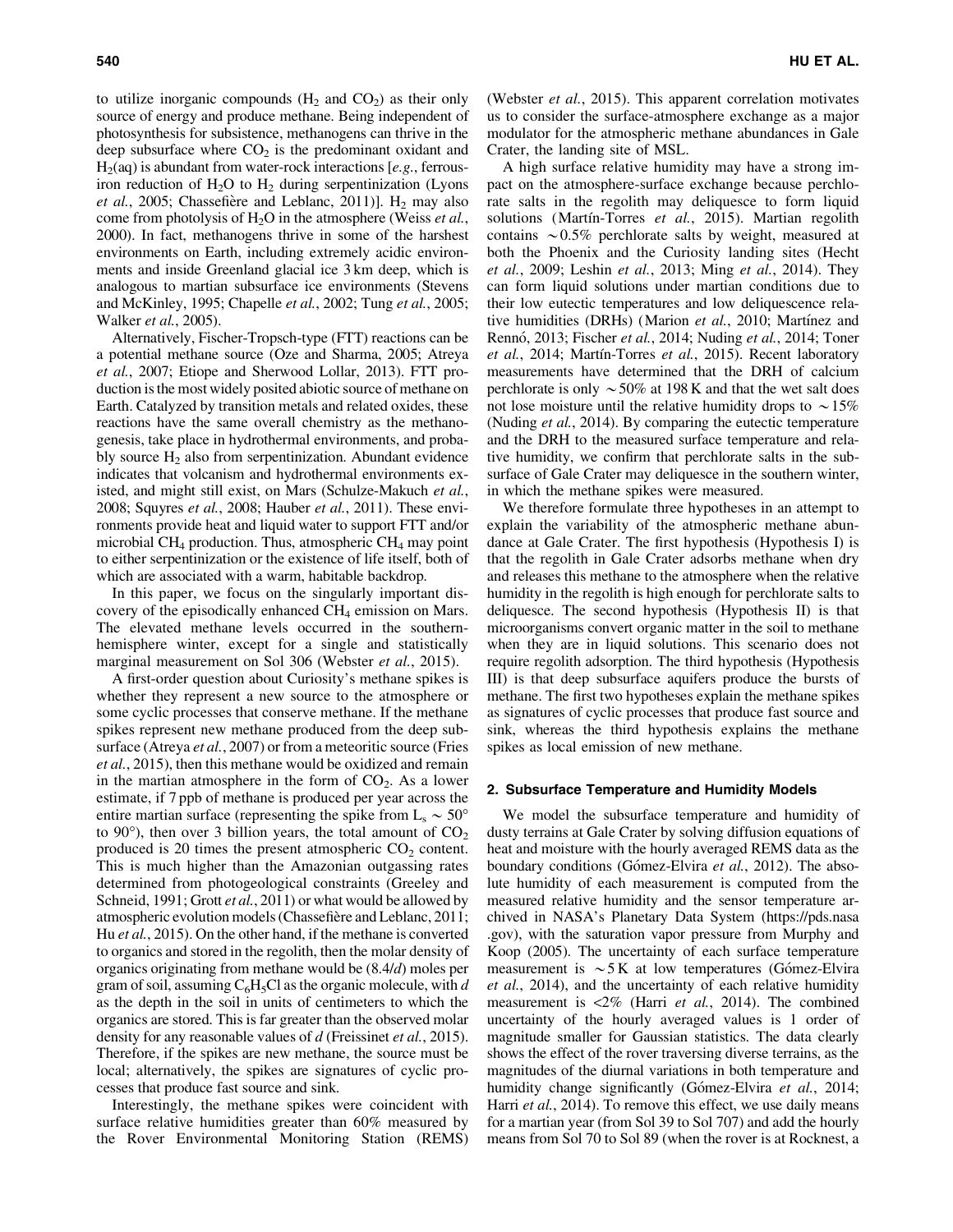dusty terrain) to the daily means. We use the diurnal variation measured over a dusty terrain as a proxy for regolith diurnal temperature and moisture variability. We neglect the seasonal change in the magnitude of the diurnal variation in temperature and humidity, which is valid given the equatorial location of Gale Crater.

The REMS relative humidity data in the daytime are thought to be unreliable, because the daytime relative humidity is often lower than 2% (Harri *et al.*, 2014). Multiplied by the saturation vapor concentration, the REMS daytime relative humidity measurements imply atmospheric water concentrations up to  $3 \times 10^{-5}$  kg m<sup>-3</sup>. This water concentration appears to be too large compared with the column water abundances in the equatorial region. The Mini-TES instrument on Spirit and Opportunity rovers measured daytime water columns seasonally variable from a few to  $20 \text{ pr. } \mu \text{m}$ (Smith *et al.*, 2006). The TES instrument on board Mars Global Surveyor also indicated a peak daytime water column of 20 pr.  $\mu$ m (Smith, 2004). Using a boundary layer thickness of 5 km (Savijarvi *et al.*, 2015), this column corresponds to a concentration of  $4 \times 10^{-6}$  kg m<sup>-3</sup> at the surface. If the boundary layer has a thickness of 2 km, the surface concentration can be up to  $1 \times 10^{-5}$  kg m<sup>-3</sup>. However, what if the REMS daytime data are actually right? A detailed inspection reveals that the several hundred measurements in each hour in the daytime are not consistent with a random noise around zero. The standard deviation of each group of measurements is small enough to statistically declare a nonzero mean value at 10 -  $\sigma$  or higher. Of course, the standard deviation may be artificially small as a result of the data processing pipeline. We therefore consider all these possibilities of daytime water concentration in the analysis: for Case L (low water concentration) we impose an upper limit of  $4 \times 10^{-6}$  kg m<sup>-3</sup> on the REMS data; for Case M (intermediate water concentration) we impose an upper limit of  $1 \times 10^{-5}$  kg m<sup>-3</sup>; and for Case H (high water concentration) we use the REMS data as reported in the Planetary Data System.

The thermal and moisture diffusion equations are solved on a 41-level grid from zero to 5.2 m (*i.e.*, four thermal skin depths). The size of layers increases with depth, and the smallest size is 0.01 cm at the shallow subsurface. We use the thermal inertia derived for Rocknest (Martínez et al., 2014) and the volumetric heat capacity for the martian eolian dunes (Edgett and Christensen, 1991). Figure 1 shows the modeled subsurface temperature. The moisture diffusion equation [*i.e.*, Eq. 13 in Zent *et al.* (1993)] includes physical adsorption and desorption by regolith, condensation, and corrections due to soil porosity and tortuosity (Mellon and Jakosky, 1993; Zent *et al.*, 1993). We assume a soil porosity of 0.5 and a porosity/tortuosity ratio of 0.3 (Sizemore and Mellon, 2008). Physical adsorption and desorption is assumed to be in equilibrium and follows a Langmuir-Freundlich isotherm measured for palagonite, a terrestrial analogue of martian basaltic soil (Zent and Quinn, 1997). The effect of physical adsorption and desorption is to retard water vapor diffusion by several orders of magnitude (Fanale and Cannon, 1971; Zent and Quinn, 1997). Figure 2 shows the modeled subsurface relative humidity for three assumptions of the daytime water concentration.

The diurnal variation of relative humidity extends to a depth of  $\sim$ 10 cm, on the same order of magnitude as the diurnal temperature variation. Below the depth of diurnal variation, the relative humidity is constantly below 20%, except for the southern winter, during which the relative humidity can be as high as 50% within the depth of 1 m for the high water concentration scenario (Fig. 2). Further inspection of the results reveals that the absolute humidity below the depth of diurnal variation actually has little seasonal variation, consistent with the picture that water vapor diffusion is significantly retarded by physical adsorption. Therefore, the seasonally high subsurface relative humidity is driven by the seasonally low subsurface temperature as shown in Fig. 1. Furthermore, a zoom-in view of the relative humidity variation indicates that condensation can occur near the surface early morning during the southern winter (Fig. 2), a finding consistent with that of Martín-Torres *et al.* (2015).

The modeled temperature and relative humidity are then compared with the experimentally measured DRH for perchlorate (Nuding *et al.*, 2014) to determine whether deliquescence occurs (Fig. 3). We assume calcium perchlorate because both Phoenix and Curiosity identify calcium perchlorate as the likely form of the parent salt (Glavin *et al.*, 2013; Kounaves *et al.*, 2014). We find that the surface temperature and humidity conditions allow deliquescence to occur in the top 5–15 cm of soil, each sol before sunrise and after sunset (Fig. 3). The liquid solution does not persist over diurnal cycles close to the surface. The depth range of the transient liquid solution varies with the surface daily mean temperature and is largest in the southern winter.

For a conservative daytime water concentration of  $4 \times 10^{-6}$ kg  $m^{-3}$  or lower (Case L), deliquescence only occurs in the shallow subsurface and results in transient solutions. This is consistent with the findings of Martin-Torres *et al.* (2015), in which they omitted all daytime relative humidity measurements. Nonetheless, if the daytime water concentration is indeed higher, our calculation indicates that persisting liquid solutions could occur below the shallow subsurface in the southern winter, starting from  $L_s \sim 50^{-1}$  (Fig. 3, Cases M and H). The range of the liquid solution is larger for a higher water concentration. Because of a small diffusion coefficient, the absolute humidity of the soil at depths is roughly constant. The deep liquid solution is formed by slow cooling of the deep soil and the increase of the relative humidity. The liquid solution persists to  $L_s \sim 180-210^\circ$ , longer than the high relative humidity season, manifesting hysteresis.

### 3. Hypothesis I: Deliquescence-Modulated Adsorption and Desorption of Methane

This scenario assumes that methane is normally adsorbed by the regolith. However, when deliquescence occurs, the liquid solutions of perchlorate that form can conceivably coat the soil particles and deactivate most active sites, releasing methane into the atmosphere. Wetted particles have much smaller surface area than dry particles. Ten-micrometer round-shaped particles of basaltic composition only have a surface area of  $\sim 0.15 \,\mathrm{m}^2$  g<sup>-1</sup>, and this is even smaller for larger particles. Dry regolith on Mars, however, has a surface area ~17–100 m<sup>2</sup> g<sup>-1</sup> (Ballou and Wood, 1978; Zent and

<sup>&</sup>lt;sup>1</sup>The solar longitude  $L<sub>S</sub>$  is the Mars-Sun angle, measured from the northern-hemisphere spring equinox where  $L<sub>S</sub>=0$ . For the southern hemisphere,  $L<sub>S</sub> = 90$  corresponds to winter solstice, and  $L<sub>S</sub> = 270$  corresponds to summer solstice.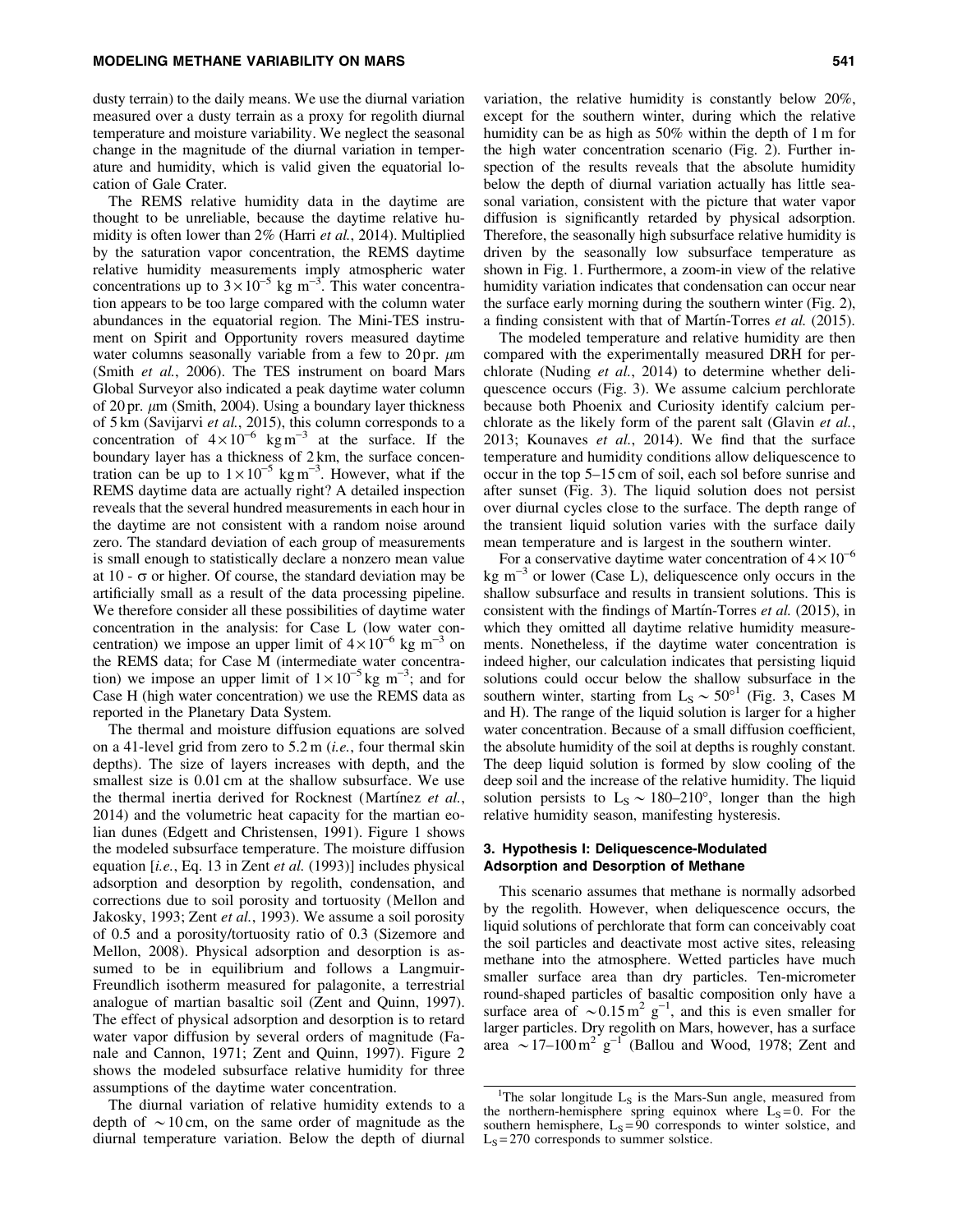

FIG. 1. Subsurface temperature derived from REMS surface temperature measurements. The bottom panel provides a zoom-in view of the top panel over 3 sols. Diurnal temperature variation is limited to a depth of a few centimeters, and seasonal temperature variation extends to  $\sim 1$  m. (Color graphics available at www.liebertonline.com/ast)

Quinn, 1997; Meslin *et al.*, 2011). It is therefore plausible to hypothesize that wetting could effectively remove surface area and displace adsorbed methane. The methane is then mixed in the planetary boundary layer and may be transported and re-adsorbed by the regolith elsewhere.

Taking the boundary layer as a box (*e.g.*, 33% of the column mass for a boundary layer thickness of 5 km), the column mass of methane in the box  $(M<sub>CH4</sub>)$  is modeled by the following equation,

$$
\frac{dM_{\text{CH}_4}}{dt} = F_{\text{Background}} - \frac{M_{\text{CH}_4}}{t_{\text{res}}} + F_{\text{Deliquescence}} \tag{1}
$$

*t*res is the local atmospheric residence time of methane that brackets removal of methane by diurnal thermal tides, horizontal advection and diffusion, and soil adsorption. The horizontal advection and diffusion can be a sink in this model because Gale Crater is not fully covered with thick regolith,

so spreading methane emitted from regions of thick regolith across Gale Crater can greatly reduce the local methane concentration. *t*res is taken as a free parameter, because the footprint of the methane emission is unknown.  $F_{\text{Background}}$  is the flux of methane to maintain the 0.7 ppb background level of methane, and is equal to  $(M<sub>CH<sub>4</sub></sub>)<sub>Background</sub>/t<sub>res</sub>$ .  $F<sub>Background</sub>$  is invoked to complete the equation, and it represents the partitioning of methane between the atmosphere and the regolith. Equation 1 can be rewritten using the departure from the background level  $M_{\text{CH}_4}$  -  $(M_{\text{CH}_4})_{\text{Background}}$  as the variable and without the  $F_{\text{Background}}$  term.

Once deliquescence occurs, the displaced methane is assumed to be released to the atmosphere immediately. This is probably close enough to reality because the deliquescence starts from the shallow subsurface and progresses deeper, because solubility of methane in salty water is negligible, and because the diffusivity of methane is fast enough such that it should quickly reach the surface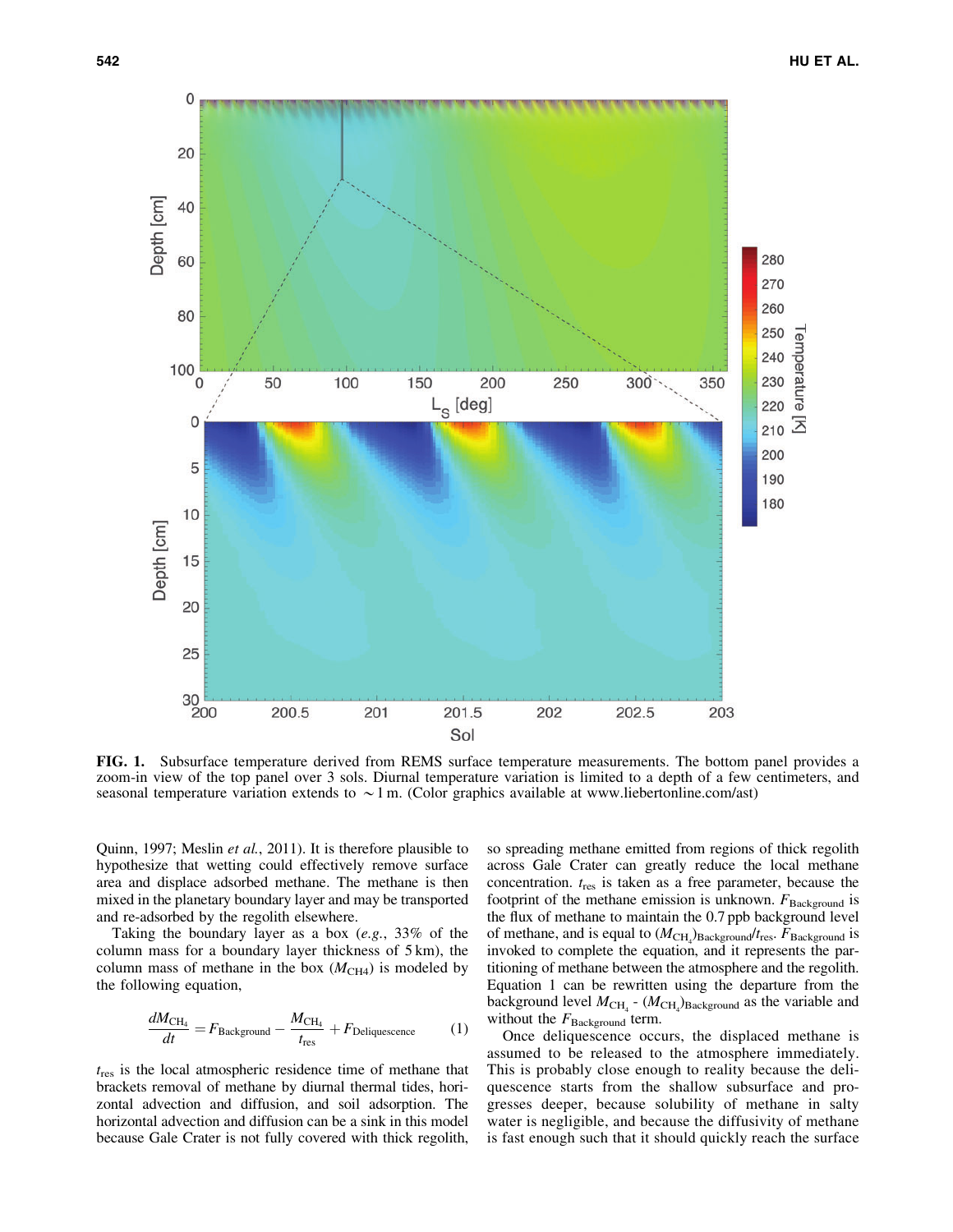

FIG. 2. Subsurface relative humidity derived from REMS surface temperature and near-surface relative humidity measurements. The bottom panels provide zoom-in views of the top panels over 3 sols. The three columns correspond to three cases for daytime water concentration. (Color graphics available at www.liebertonline.com/ast)

(Gough *et al.*, 2010). The flux of methane produced by the onset of deliquescence is

$$
F_{\text{Deliquescence}} = \frac{d}{dt} \int_{\text{Deliquescence}} \rho_{\text{s}} \gamma_{\text{CH}_4} m_{\text{CH}_4} A_{\text{s}} \theta_{\text{CH}_4} dz \qquad (2)
$$

where  $\rho_s \sim 1300 \text{ kg m}^{-3}$  is soil density,  $\gamma_{\text{CH}_4} = 5.2 \times 10^{18} \text{ m}^{-2}$ is the monolayer coverage of methane per unit surface area (Gough *et al.*, 2010),  $m_{\text{CH}_4}$  is the mass of methane molecule,  $\theta_{\text{CH}_4}$  is the coverage ratio of the methane, and  $A_s \sim 17-1$  $100 \text{ m}^2$  g<sup>-1</sup> is the specific surface area. The specific surface area adopted in the study is estimated based on *in situ* measurements of Viking (Ballou and Wood, 1978) or measurements of JSC Mars-1 analogue (Meslin *et al.*, 2011). The specific surface area could be as high as  $1000 \,\mathrm{m}^2 \mathrm{g}^{-1}$  if the soil was mainly made of clay minerals (Zent and Quinn, 1997), which is not seen in Gale Crater.

 $\theta_{\text{CH}_4}$  is calculated from the Langmuir isotherm,

$$
\theta_{\text{CH}_4} = \frac{K_{\text{eq}} n_{\text{CH}_4}}{1 + K_{\text{eq}} n_{\text{CH}_4} + K_{\text{eq}} n_{\text{CO}_2}}\tag{3}
$$

where  $n_{\text{CH}_4}$  is the number density of methane in the gas phase, and

$$
K_{\text{eq}} = \frac{vh}{4\gamma_{\text{CH}_4} + k_{\text{b}}T} \exp(E_{\text{a}}/RT) \tag{4}
$$

where  $\nu$  is the thermal velocity of methane,  $h$  is Planck's constant,  $k<sub>b</sub>$  is the Boltzmann constant,  $R$  is the gas constant, and  $E_a$  is the adsorption energy.  $n_{\text{CO}_2}$  is the number density of  $CO<sub>2</sub>$ , and  $K<sub>eq</sub>'$  is the equilibrium constant for  $CO<sub>2</sub>$  adsorption. Equation 3 is applicable with  $CO<sub>2</sub>$  being the sole competing substance for adsorption, because  $CO<sub>2</sub>$  ice cannot form in Gale Crater, H<sub>2</sub>O ice may form but only at the top  $5 \sim 10 \text{ cm}$ of soil during nighttime, and inhomogeneous grains, like perchlorate grains, only make less than 1% of soil mass. Given that in any case  $K_{eq}n_{\text{CH}_4} \ll 1$ , Eq. 3 is reduced to

$$
\theta_{\text{CH}_4} = K_{\text{eq}} n_{\text{CH}_4} (1 - \theta_{\text{CO}_2}) \tag{5}
$$

where  $\theta_{\text{CO}_2}$  is the coverage ratio of CO<sub>2</sub>,

$$
\theta_{\rm CO_2} = \frac{K'_{\rm eq} n_{\rm CO_2}}{1 + K'_{\rm eq} n_{\rm CO_2}}\tag{6}
$$

We adopt the  $\theta_{\text{CO}_2}$  measurement for palagonite under martian conditions fitted to the format of Eq. 6 by Zent and Quinn (1995).

 $E_a$  has been measured over the martian soil analogue JSC Mars-1, and the measured value is  $18 \pm 2 \text{ kJ}$  mol<sup>-1</sup> (Gough *et al.*, 2010). We, however, postulate that the detail surface properties could matter for the amount of methane adsorption, specified by  $E_a$  in our formulation. To account for model uncertainties, including surface properties, advection, diffusion, and the effect of topography on diurnal  $CH<sub>4</sub>$  accumulation, we treat *E*<sup>a</sup> and *t*res as free parameters.

We solve Eqs. 1–2 to determine whether methane adsorption and desorption would contribute to the variability seen in Gale Crater. Figure 4 shows the best-fit models for Case L (low water concentration) and Case H (high water concentration). We only include the day-to-day change in the range of deliquescence when evaluating Eq. 2. This is because adsorption of methane is kinetically slow (Gough *et al.*, 2010) and a diurnal deliquescence-efflorescence cycle would not allow the soil to be loaded by methane when dry. We hypothesize that the seasonal variation in the maximum depth of deliquescent soil (Fig. 3) could be the main driver of methane variability in the atmosphere.

Figure 4 shows that deliquescence-induced desorption of methane can account for the methane spikes. The season in which deliquescence progresses to deeper subsurface, in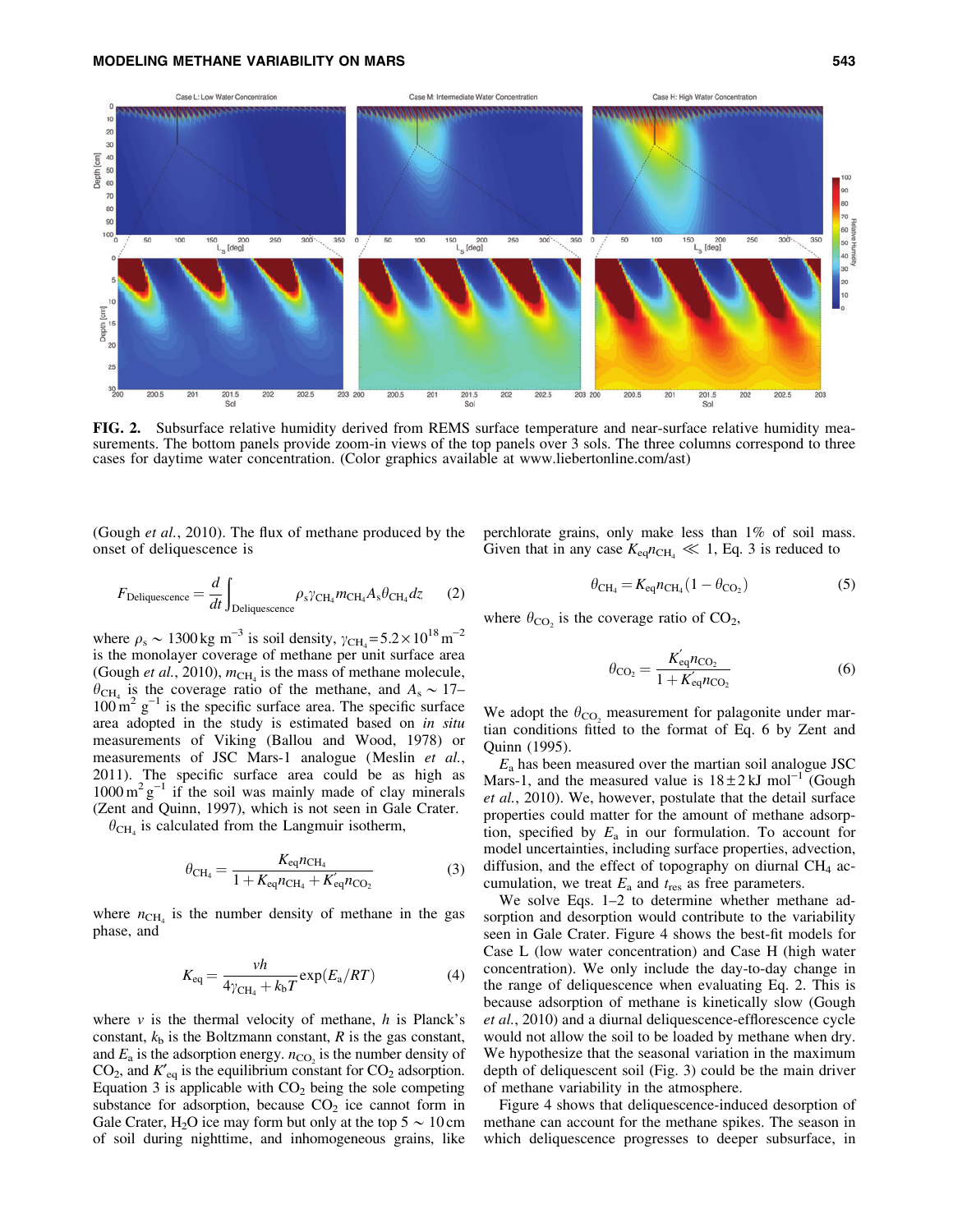

FIG. 3. Subsurface layers in which deliquescent perchlorate solution is expected. The depth range in which calcium perchlorate salts are deliquescent and forming liquid brine is shown in black. The three panels correspond to three cases for daytime water concentration. Note different vertical scales among the panels. The two inserts provide zoom-in views of 3 sols to illustrate the diurnal cycle of deliquescence and efflorescence in the shallow subsurface. The arrows on the top indicate the  $L<sub>S</sub>$  when SAM's methane measurements were taken, with the blue arrows indicating background measurements and the red arrows indicating the spike measurements. (Color graphics available at www.liebertonline.com/ast)

both low and high water cases, is consistent with the season in which the methane spikes are measured (*i.e.*, the beginning of southern winter). The methane released from the regolith can quickly dissipate, consistent with the rapid drop-off at  $L_s \sim 100^\circ$ , for a residence time of a few days. A small residence time indicates a small footprint of the methane source in Gale Crater and fast re-adsorption of methane to the regolith. This model does not predict a methane spike at  $L_s \sim 330^\circ$ . However, given the low significance of the measurement, the overall goodness of fit achieved by this hypothesis  $(\chi^2/dof \sim 1.4)$  is satisfactory.

The main challenge of this model is that the adsorption energy required is 2-fold greater than what is measured by Gough *et al.* (2010). This is because a sufficient amount of methane needs to be temporarily stored in the upper 10 cm (Case L) or 60 cm (Case H) of the soil layer to account for the 7 ppb spike. Increasing the residence time (*e.g.*, enlarging the footprint) could help reduce the adsorption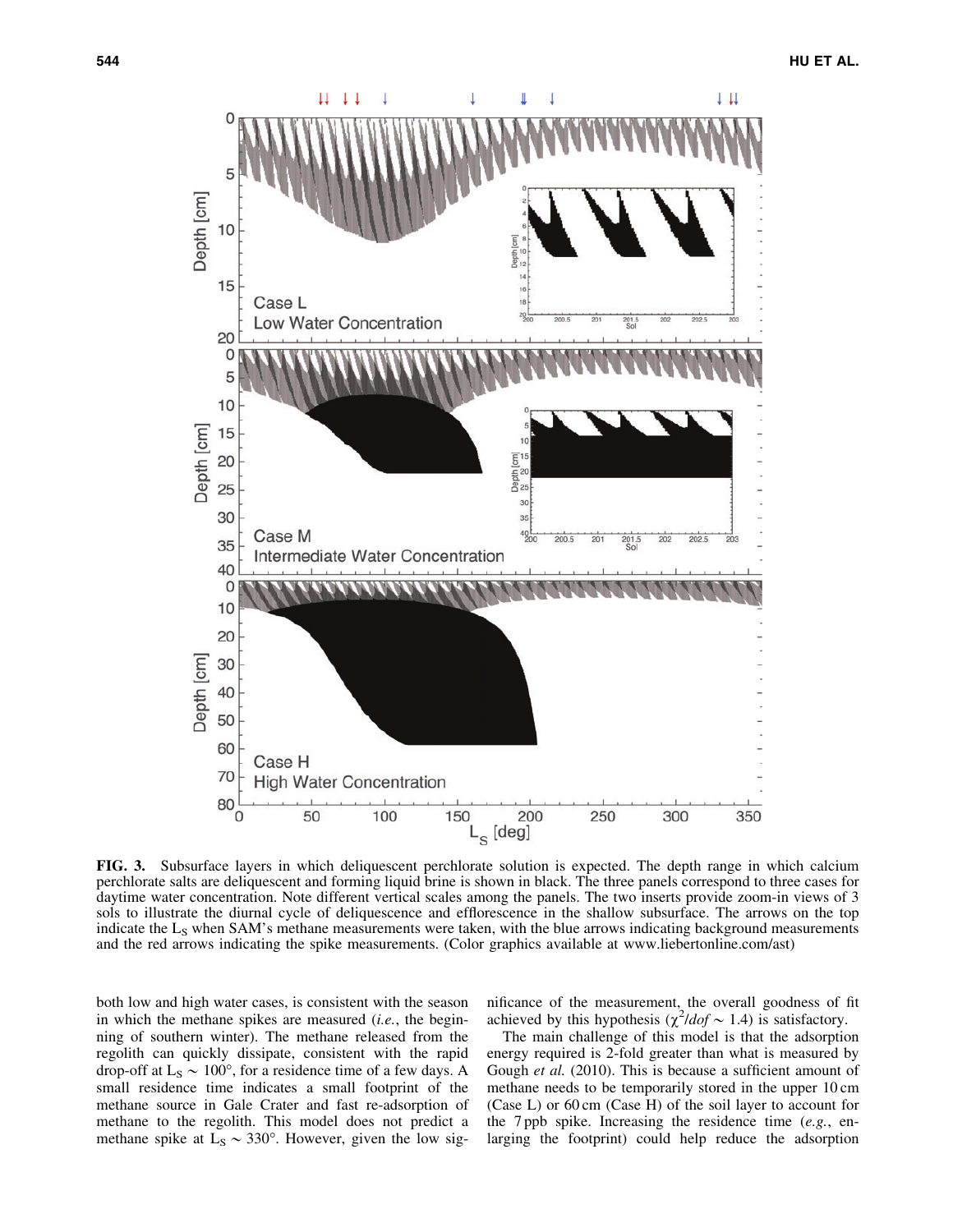

FIG. 4. Models of methane variability due to deliquescence-induced adsorption and desorption (Hypothesis I) or deliquescence-enabled methanogenesis (Hypothesis II) in comparison with MSL measurements (Webster *et al.*, 2015). For Hypothesis I, the best-fit model of Case L (low water concentration) requires an adsorption energy of  $37.2 \text{ kJ mol}^{-1}$  and a residence time of 12 days. The goodness of fit is  $\chi^2/dof = 2.2$ . The best-fit model of Case H (high water concentration) requires an adsorption energy of 36.4 kJ mol<sup>-1</sup> and a residence time of 4 days. The goodness of fit Hypothesis II, none of the models produce a good fit because of the high flux at  $L_s \sim 100^\circ$ . We instead show two examples for illustration: both cases assume a baseline residence time of soil carbon of 30 days; Case L assumes *t*res of 100 sols, and Case H assumes *t*res of 10 sols. (Color graphics available at www.liebertonline.com/ast)

energy, but the residence time is limited by the firm nondetection at  $L_s \sim 100^\circ$ . How is the required adsorption energy compared with that of methane for other materials? Existing measurements, often performed under room or higher temperatures, suggest a fairly wide range of adsorption energy:  $15-25 \text{ kJ} \text{ mol}^{-1}$  for various kinds of zeolites (Zhang *et al.*, 1991; Cavenati *et al.*, 2004; Himeno *et al.*, 2007),  $16-21$  kJ mol<sup>-1</sup> for activated carbons (Himeno *et al.*, 2005), and 39 kJ mol<sup>-1</sup> for a synthetic nanoporous titanium silicate (Delgado *et al.*, 2008). Further laboratory studies are warranted to determine whether the high adsorption energy required by this scenario is possible for martian regolith.

## 4. Hypothesis II: Biological Conversion between Organic Matter and Methane

This scenario postulates extant microorganisms in the regolith and assumes that in the presence of liquid water and organic compounds these microorganisms are able to produce methane. Like Hypothesis I, this hypothesis is based on the seasonal deliquescence-efflorescence cycle, but it does not require a large adsorption energy.

This hypothesis is motivated by the recent discovery of organic matter in drill samples of a mudstone in the Yellowknife Bay region of Gale Crater (Freissinet *et al.*, 2015). The detected organic matter includes trace-level chlorobenzene  $(C_6H_5Cl)$  and dichloroalkanes  $(C_3H_6Cl_2)$  in the evolved gases, whose precursors are suggested to be benzenecarboxylates and aliphatic hydrocarbons. Benzene rings are hard to break, but one may imagine microorganisms instead use the aliphatic hydrocarbons by performing the following hydrogenation reaction

$$
C_3H_8 + 2H_2 \rightarrow 3CH_4 \tag{C1}
$$

which is exothermic  $(\Delta_{\rm r} G^{\circ} = -129.0 \,\mathrm{kJ \text{ mol}^{-1}})$ . Alternatively, methanogens could directly source carbon from the atmosphere

$$
CO2 + 4H2 \rightarrow CH4 + 2H2O
$$
 (C2)

The source of hydrogen for this metabolism is photochemical dissociation of water vapor in the atmosphere (Weiss *et al.*, 2000). We imagine yeastlike microorganisms performing the biochemical reactions above in liquid solutions formed by deliquescence of perchlorate salts.

On Earth, methanogenesis occurs as a result of oxygendepleted decomposition of organic C compounds, and methanogens consume acetate (CH<sub>3</sub>COOH) to produce  $CH<sub>4</sub>$  and  $CO<sub>2</sub>$ , or  $CO<sub>2</sub>$  and  $H<sub>2</sub>$  to produce  $CH<sub>4</sub>$  and  $H<sub>2</sub>O$  (Whalen, 2005). The present-day production of  $CH<sub>4</sub>$  predominantly occurs in water-logged, oxygen-depleted (anaerobic) environments. Temperature is a limiting factor to methanogenesis: CH4 emissions from soils have been found to vary exponentially as a function of temperature (Van Hulzen *et al.*, 1999; Bloom *et al.*, 2010; Yvon-Durocher *et al.*, 2014).Other factors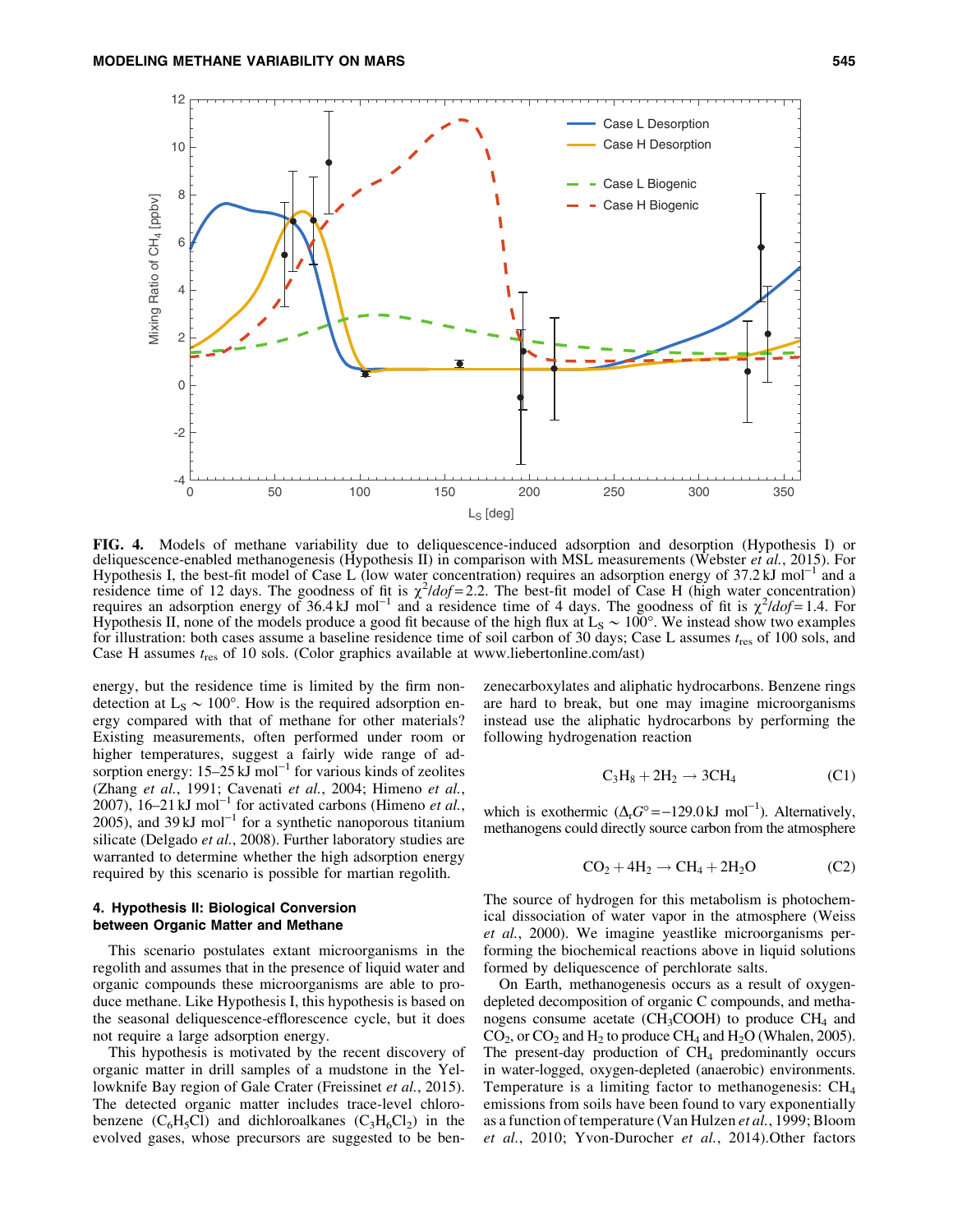that influence the production of  $CH<sub>4</sub>$  in oxygen-depleted environments include soil pH and redox potential (Bloom *et al.*, 2012).

Life is known to exist in highly salty and highly saline environments on Earth (Boetius and Joye, 2009; Stueken *et al.*, 2015). However, it is doubtful that any terrestrial microorganisms, even those living in highly saline environments, can live in a eutectic brine of Ca perchlorate on Mars, because the water activity on Mars would be too low (Rummel *et al.*, 2014). Phenomenologically, and as a bold assumption, we consider the possibility that martian life has developed a biological mechanism that allows functioning in such a harsh environment.

Assuming methanogenesis occurs in Gale Crater, we model

$$
\frac{dM_{\text{CH}_4}}{dt} = F_{\text{Background}} - \frac{M_{\text{CH}_4}}{t_{\text{res}}} + F_{\text{Method}} \tag{7}
$$

Here, *t*res includes not only horizontal transport and physical adsorption but also conversion from methane back to organic matter, probably by methanotrophs (see Fig. 5), given that  $CH<sub>4</sub>$  oxidation in aerobic and anaerobic environments is a source of C and energy for terrestrial methanotrophs (Whalen, 2005; Treude *et al.*, 2007).  $F_{\text{Method}}$  is the methane flux produced by methanogens, which is modeled as

$$
F_{\text{Methodogen}} = \frac{C\rho_s}{t_0} \int_{\text{Deliquescence}} Q_{10}^{\frac{T-273.15}{10}} dz
$$
 (8)

where  $C = 5 \times 10^{-8}$  kg kg<sup>-1</sup> is the soil content of aliphatic hydrocarbons,  $t_0$  is the baseline residence time of organic carbon at  $0^{\circ}$ C, and  $Q_{10}$  is an exponential temperature dependence constant. Equation 8 implies that  $t_0$ , together with the temperature and the liquid water availability in the soil, determines the residence time of organic carbon in the soil. The measured and modeled biological residence times of carbon in anaerobic environments span across several orders of magnitude [from 30 days for root exudates to  $5 \times 10^5$  days for soil carbon (Miyajima *et al.*, 1997; Bridgham *et al.*, 1998; Wania *et al.*, 2010)]. We choose *Q*<sup>10</sup> = 2, broadly

 $C_{org} \rightarrow CH_4$  $CH<sub>4</sub>$  $CH_4 \rightarrow C_{org}$  $CH<sub>4</sub>$ Methanogen | | | Methanotroph **Atmosphere** Soil Atmospheric residence time of  $CH_4$  ( $t_{res}$ ) Transport Dilution Residence time of C<sub>org</sub> determined by  $t_0$ 

FIG. 5. Schematic illustration of timescales in Hypothesis II: biological conversion between organic matter and methane.

consistent with terrestrial biological methane emission studies (Bloom *et al.*, 2010; Wania *et al.*, 2013; Yvon-Durocher *et al.*, 2014).

The deliquescence-enabled methanogenesis can produce the methane spikes during the southern winter as measured by MSL but cannot produce the rapid drop-off at  $L<sub>S</sub> \sim 100^{\circ}$ (Fig. 4). Compared with Hypothesis I, the methane spikes predicted by the methanogenesis model are later in the season. This is simply because the methane emission flux here is proportional to the thickness of the deliquescent soil, while the methane flux due to desorption is proportional to the derivative of that. For the same reason, this hypothesis is not directly consistent with the firm nondetection of elevated methane at  $L_s \sim 100^\circ$  or  $L_s \sim 150^\circ$ , during which the subsurface soil remains wet. It is however possible that MSL was not downstream of the methane source during this period.

A high surface water concentration and then a large thickness of deliquescent soil during winter are probably necessary for methanogenesis to produce the 7 ppb methane spikes. Figure 6 shows the parameter ranges that produce the strength of the spikes. Additionally, one needs to consider replenishment of organic carbon in the soil. The methane production rate is controlled by the baseline residence time of soil carbon  $(t_0)$ , which is a free parameter in the model. The atmospheric residence time of methane (*t*res) needs to be shorter than the lifetime of the organic carbon in the soil to ensure replenishment, if the main source of carbon of the methanogens is the soil organic carbon (Reaction C1). In the model we find this condition corresponds to  $t_{res} < 20 - 120 \times t_0$ , shown as a dashed line in Fig. 6. Using this condition, we find that it is only marginally possible to produce the 7 ppb methane spikes in Case L (low water concentration), while producing the methane spikes in Case H (high water concentration) is much easier. If the methanogens directly source carbon from the  $CO<sub>2</sub>$  atmosphere (Reaction C2), the atmospheric residence time of methane can be longer, and the methane spikes are more readily fit by this scenario.



FIG. 6. Parameter ranges for the local atmospheric residence time of methane (*t*res) and the baseline residence time of soil carbon  $(t_0)$  that produce a  $7 \pm 2$  ppb methane spike at  $L<sub>s</sub> \sim 100<sup>o</sup>$  as measured by MSL. (Color graphics available at www.liebertonline.com/ast)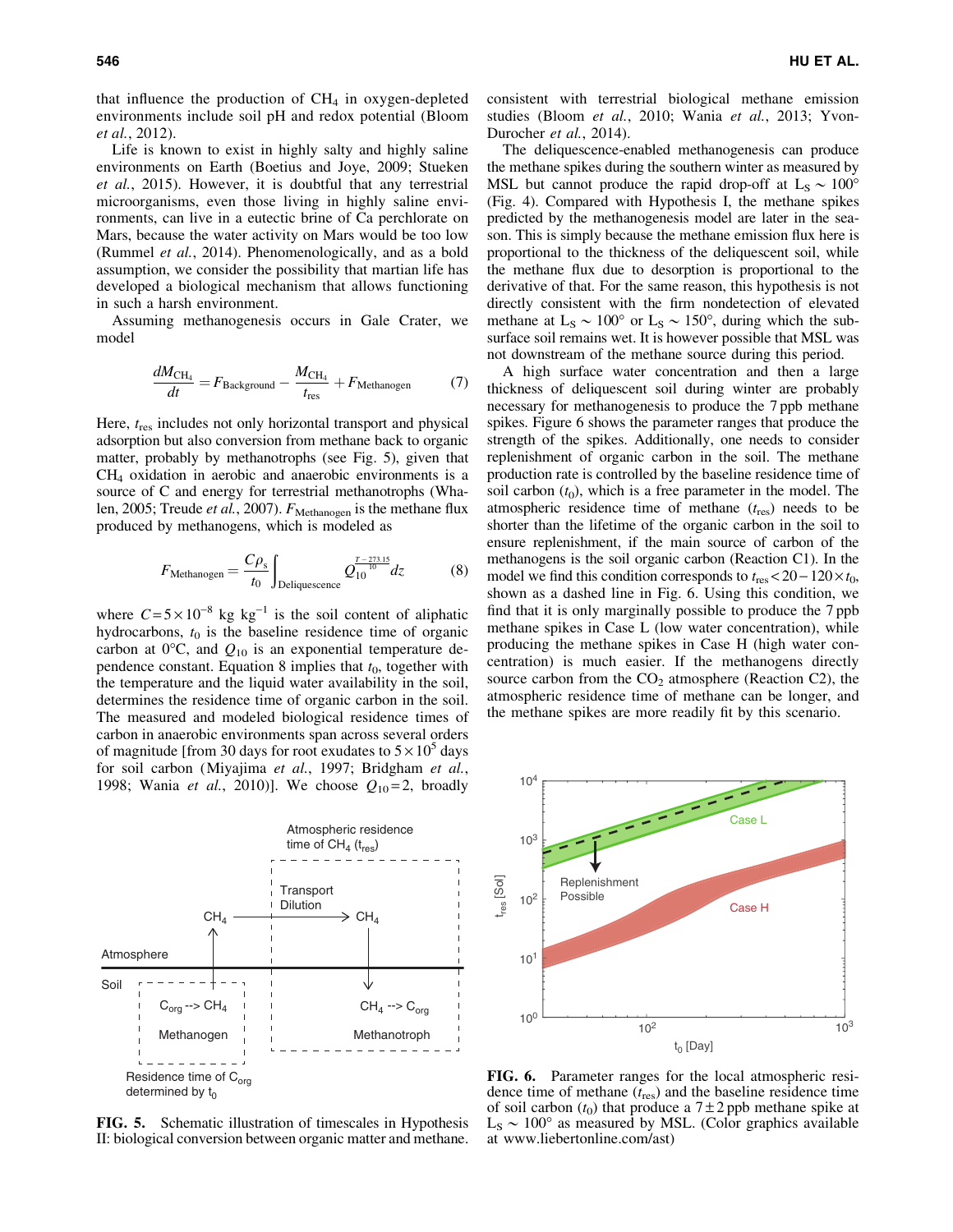## 5. Hypothesis III: Outbursts from Subsurface Permanent Aquifer

Another possibility is that the elevated methane measured by TLS represents sources of ''new'' methane emerging from a deep subsurface aquifer. The sources of methane may include subsurface gas-water-rock chemistry and microbial methanogenesis (Lyons *et al.*, 2005; Atreya *et al.*, 2007), with the difference being that biological methanogenesis is much faster than gas-water-rock reactions (Yung *et al.*, 2010). Such a source of methane, along with cometary and meteoric sources, may be necessary to balance the loss of atmospheric methane due to UV photolysis over a timescale of a few hundred years.

A subsurface aquifer may exist at a depth of 5 km assuming a geothermal gradient of  $10 \text{ K km}^{-1}$  (Solomon and Head, 1990; Clifford *et al.*, 2010). The aquifer can be partially sealed by an ice or clathrate layer to produce bursts of methane, in similar ways as the terrestrial arctic tundra. The arctic tundra is one of the major sources of methane for Earth's atmosphere. Concentrated bursts of methane have been observed at tundra sites in late fall as the seasonally thawed active layer refreezes, forcing subsurface methane into the atmosphere (Mastepanov *et al.*, 2008), and during the spring freeze-thaw transition when subsurface methane trapped by the frozen surface escapes (Song *et al.*, 2012). The fall and spring bursts are transitory (occurring only for a <10-day window immediately surrounding the freezethaw transition) and episodic (they do not occur every season), and the magnitude of the emissions is highly variable.

On Mars, however, if the methane was released deep from the subsurface, this release should be sporadic and have no seasonality. This is because the seasonal variations of temperature and relative humidity damp out at a depth of a few meters (Fig. 1), and the condition of the permanent aquifer is not controlled by surface conditions. Other geological processes may trigger the subsurface methane to be vented out, such as seepage from mud volcanoes (*e.g.*, Etiope *et al.*, 2011; Komatsu *et al.*, 2011).

The source of methane emission in this scenario must be localized, based on the mass balance calculation in Section 1. A source of methane close to MSL that emits  $\sim$ 7 ppb of methane over a small area could be the cause of the methane spike, while the subsequent decrease back to the background level would be easily explained by the dispersal of the methane into the rest of the atmosphere. The small amount of methane released would have very little effect on the carbon budget of the rest of the atmosphere. It is an open question what areas of Mars would be amenable to such localized methane releases.

#### 6. Conclusion and Prospects

We propose the first working theories that explain the subannual variability of atmospheric methane abundance in Gale Crater, in the form of three testable hypotheses. First, adsorption of methane in the regolith up to a few tens of centimeters' depth, and its release driven by deliquescence during the winter, can explain the apparent methane variability. This scenario requires an adsorption energy 2-fold higher than laboratory measurements on Mars regolith analogues. Second, biological conversion from organic matter to methane in the regolith by microorganisms in perchlorate solutions can produce the magnitude of the methane spikes. However, this model cannot produce the rapid drop-off of the methane

abundance at  $L_s \sim 100^\circ$  and likely requires a daytime water concentration higher than standard Mars atmospheric models. Third, the methane spikes may come from a deep subsurface aquifer, representing new methane to the atmosphere. Emitted intermittently, this methane may be the methane that maintains the 0.7 ppb background on a timescale of several hundred years, if the footprint of the emission is small.

Any of the three hypotheses, if confirmed, leads to profound ramifications in our understanding of Mars as an active and potentially habitable world. If adsorption and desorption by regolith modulates atmospheric methane in Gale Crater, greater variability can be expected for higher latitudes, where perchlorate also exists (Hecht *et al.*, 2009) and deliquescence may occur for a larger fraction of the surface (Martinez and Rennó, 2013). The methane variability suggested on the basis of telescopic observations (Mumma *et al.*, 2009), though debated (Zahnle *et al.*, 2011), could be explained in this way. Both the first and the second hypothesis work better when the daytime water concentration at the surface is high. If true, these scenarios warrant further investigation of the boundary layer dynamics and water vapor distribution on Mars. Lastly, if the methane spikes are from the deep subsurface, one might ask how lucky MSL has to be to observe the spikes and whether the geographic low of Gale Crater helps.

Continued monitoring of methane by MSL will test these hypotheses. The first two hypotheses predict the methane variability is seasonal and should repeat annually. The peak of the methane abundance occurs in different seasons between the two hypotheses, with the adsorption-desorption model in the early winter and the methanogenesis model in the later winter. We caution that observing the repeated signals, even if either of the hypotheses is true, can be hard because of the changing wind patterns and the rover location. The last hypothesis predicts the methane spikes are sporadic. Meanwhile, our investigations of the three hypotheses call for laboratory studies of gas adsorption and desorption during deliquescence, as well as further laboratory studies of the adsorption energy of methane for fine, porous silicate materials. Finally, future *in situ* Mars exploration may conduct improved characterization of the daytime water vapor concentration at the surface, and measurement of the water's isotopic signatures will further constrain the rate of the atmosphere-regolith exchange and reveal the smoking gun of a near-surface methane reservoir.

#### Acknowledgment

Support was partially provided by the National Aeronautics and Space Administration (NASA) through Hubble Fellowship grant #51332.01 awarded by the Space Telescope Science Institute, which is operated by the Association of Universities for Research in Astronomy, Inc., for NASA, under contract NAS 5-26555. Y.L.Y. was supported in part by a NAI Virtual Planetary Laboratory grant from the University of Washington to the Jet Propulsion Laboratory (JPL) and California Institute of Technology. The research was carried out at the JPL, California Institute of Technology, under a contract with NASA.

#### References

Atreya, S.K., Mahaffy, P.R., and Wong, A.-S. (2007) Methane and related trace species on Mars: origin, loss, implications for life, and habitability. *Planet Space Sci* 55:358–369.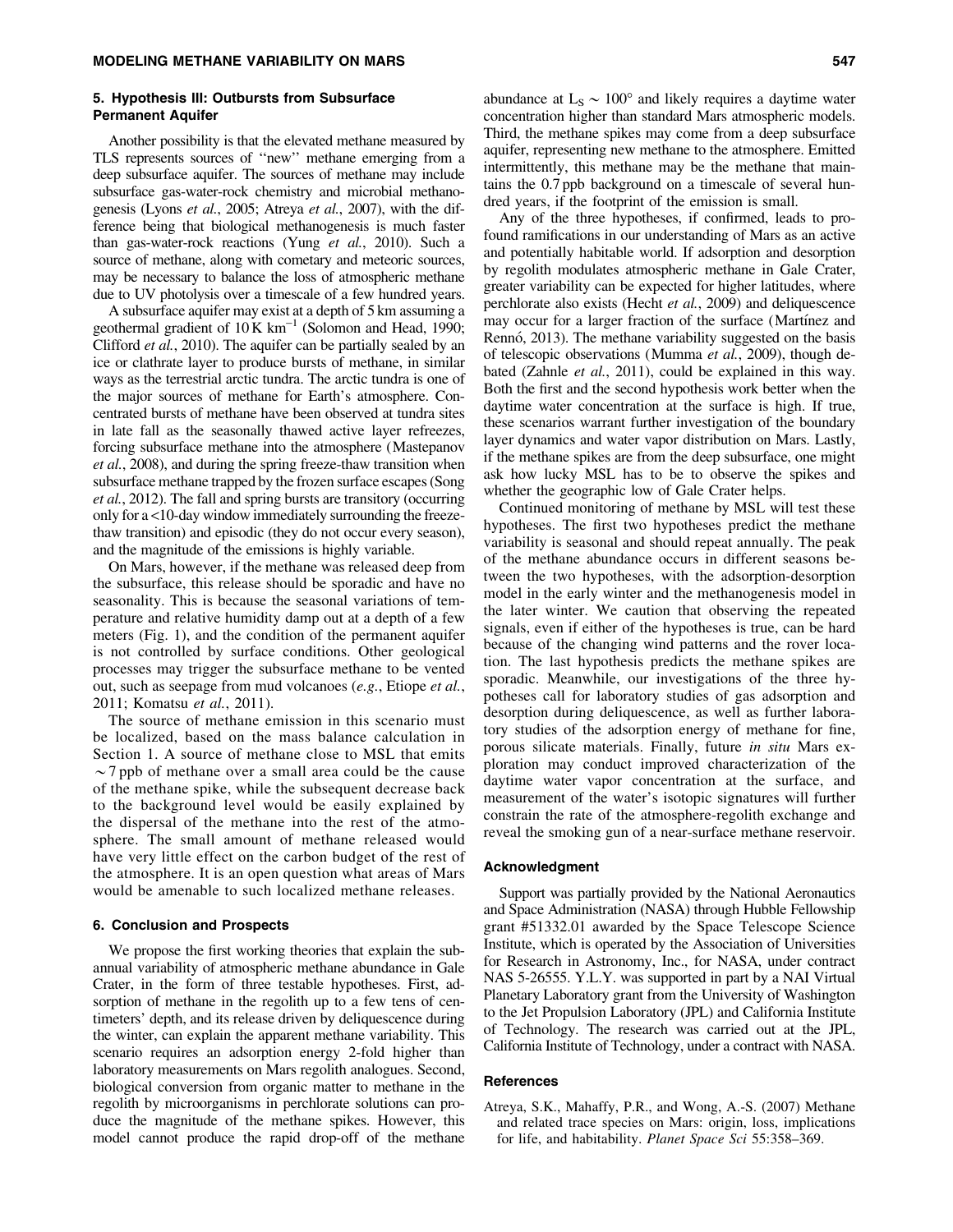- Ballou, E.V. and Wood, P.C. (1978) Chemical interpretation of Viking Lander 1 life detection experiment. *Nature* 271:644–645.
- Blamey, N.J., Parnell, J., McMahon, S., Mark, D.F., Tomkinson, T., Lee, M., Shivak, J., Izawa, M.R., Banerjee, N.R., and Flemming, R.L. (2015) Evidence for methane in martian meteorites. *Nature Commun* 6, doi:10.1038/ncomms8399.
- Bloom, A.A., Palmer, P.I., Fraser, A., Reay, D.S., and Frankenberg, C. (2010) Large-scale controls of methanogenesis inferred from methane and gravity spaceborne data. *Science* 327:322–325.
- Bloom, A., Palmer, P., Fraser, A., and Reay, D. (2012) Seasonal variability of tropical wetland  $CH<sub>4</sub>$  emissions: the role of the methanogen-available carbon pool. *Biogeosciences* 9:2821–2830.
- Boetius, A. and Joye, S. (2009) Thriving in salt. *Science* 324: 1523–1525.
- Boston, P.J., Ivanov, M.V., and McKay, C.P. (1992) On the possibility of chemosynthetic ecosystems in subsurface habitats on Mars. *Icarus* 95:300–308.
- Bridgham, S.D., Updegraff, K., and Pastor, J. (1998) Carbon, nitrogen, and phosphorus mineralization in northern wetlands. *Ecology* 79:1545–1561.
- Cavenati, S., Grande, C.A., and Rodrigues, A.E. (2004) Adsorption equilibrium of methane, carbon dioxide, and nitrogen on zeolite 13x at high pressures. *J Chem Eng Data* 49:1095–1101.
- Chapelle, F.H., O'Neill, K., Bradley, P.M., Methé, B.A., Ciufo, S.A., Knobel, L.L., and Lovley, D.R. (2002) A hydrogen-based subsurface microbial community dominated by methanogens. *Nature* 415:312–315.
- Chassefière, E. and Leblanc, F. (2011) Constraining methane release due to serpentinization by the observed D/H ratio on Mars. *Earth Planet Sci Lett* 310:262–271.
- Clifford, S.M., Lasue, J., Heggy, E., Boisson, J., McGovern, P., and Max, M.D. (2010) Depth of the martian cryosphere: revised estimates and implications for the existence and detection of subpermafrost groundwater. *J Geophys Res: Planets* 115, doi:10.1029/2009JE003462.
- Delgado, J.A., Uguina, M.A., Agueda, V.I., and Garca-Sanz, A. (2008) Adsorption and diffusion parameters of methane and nitrogen on microwave-synthesized ETS-4. *Langmuir* 24: 6107–6115.
- Edgett, K.S. and Christensen, P.R. (1991) The particle size of martian aeolian dunes. *J Geophys Res: Planets* 96:22765–22776.
- Etiope, G. and Sherwood Lollar, B. (2013) Abiotic methane on Earth. *Rev Geophys* 51:276–299.
- Etiope, G., Oehler, D., and Allen, C. (2011) Methane emissions from Earth's degassing: implications for Mars. *Planet Space Sci* 59:182–195.
- Fanale, F.P. and Cannon, W.A. (1971) Adsorption on the martian regolith. *Nature* 230:502–504.
- Fischer, E., Martnez, G.M., Elliott, H.M., and Rennó, N.O. (2014) Experimental evidence for the formation of liquid saline water on Mars. *Geophys Res Lett* 41:4456–4462.
- Formisano, V., Atreya, S., Encrenaz, T., Ignatiev, N., and Giuranna, M. (2004) Detection of methane in the atmosphere of Mars. *Science* 306:1758–1761.
- Freissinet, C., Glavin, D.P., Mahaffy, P.R., Miller, K.E., Eigenbrode, J.L., Summons, R.E., Brunner, A.E., Buch, A., Szopa, C., Archer, P.D., Franz, H.B., Atreya, S.K., Brinckerhoff, W.B., Cabane, M., Coll, P., Conrad, P.G., Des Marais, D.J., Dworkin, J.P., Fairèn, A.G., François, P., Grotzinger, J.P., Kashyap, S., ten Kate, I.L., Leshin, L.A., Malespin, C.A., Martin, M.G., Martín-Torres, F.J., McAdam, A.C., Ming, D.W., Navarro-González, R., Pavlov, A.A., Prats, B.D., Squyres, S.W., Steele, A., Stern, J.C., Sumner, D.Y., Sutter, B., Zorzano, M.-P., and the MSL Science

Team. (2015) Organic molecules in the Sheepbed mudstone, Gale Crater, Mars. *J Geophys Res: Planets* 120:495–514.

- Fries, M., Christou, A., Archer, D., Conrad, P., Cooke, W., Eigenbrode, J., ten Kate, I.L., Matney, M., Niles, P., Sykes, M., Steele, A., and Treiman, A. (2015) A meteor shower origin for martian methane [abstract 5286]. *Meteorit Planet Sci* 50(S1), doi:10.1111/maps.12501.
- Glavin, D.P., Freissinet, C., Miller, K.E., Eigenbrode, J.L., Brunner, A.E., Buch, A., Sutter, B., Archer, P.D., Atreya, S.K., Brinckerhoff, W.B., Cabane, M., Coll, P., Conrad, P.G., Coscia, D., Dworkin, J.P., Franz, H.B., Grotzinger, J.P., Leshin, L.A., Martin, M.G., McKay, C., Ming, D.W., Navarro-Gonza´lez, R., Pavlov, A., Steele, A., Summons, R.E., Szopa, C., Teinturier, S., and Mahaffy, P.R. (2013) Evidence for perchlorates and the origin of chlorinated hydrocarbons detected by SAM at the Rocknest aeolian deposit in Gale Crater. *J Geophys Res: Planets* 118:1955–1973.
- Gómez-Elvira, J., Armiens, C., Castañer, L., Domínguez, M., Genzer, M., Gómez, F., Haberle, R., Harri, A.-M., Jiménez, V., Kahanpää, H., Kowalski, L., Lepinette, A., Martín, J., Martínez-Frías, J., McEwan, I., Mora, L., Moreno, J., Navarro, S., de Pablo, M., Peinado, V., Peña, A., Polkko, J., Ramos, M., Rennó, N., Ricart, J., Richardson, M., Rodríguez-Manfredi, J., Romeral, J., Sebastián, E., Serrano, J., de la Torre Juárez, M., Torres, J., Torrero, F., Urquí, R., Vázquez, L., Velasco, T., Verdasca, J., Zorzano, M.-P., and Martín-Torres, J. (2012) REMS: the environmental sensor suite for the Mars Science Laboratory rover. *Space Sci Rev* 170:583–640.
- Gómez-Elvira, J., Armiens, C., Carrasco, I., Genzer, M., Gómez, F., Haberle, R., Hamilton, V.E., Harri, A.-M., Kahanpää, H., Kemppinen, O., Lepinette, A., Martín Soler, J., Martín-Torres, J., Martínez-Fras, J., Mischna, M., Mora, L., Navarro, S., Newman, C., de Pablo, M.A., Peinado, V., Polkko, J., Rafkin, S.C.R., Ramos, M., Rennó, N.O., Richardson, M., Rodríguez-Manfredi, J.A., Romeral Planelló, J.J., Sebastián, E., de la Torre Juárez, M., Torres, J., Urquí, R., Vasavada, A.R., Verdasca, J., and Zorzano, M.-P. (2014) Curiosity's Rover Environmental Monitoring Station: overview of the first 100 sols. *J Geophys Res: Planets* 119:1680–1688.
- Gough, R.V., Tolbert, M.A., McKay, C.P., and Toon, O.B. (2010) Methane adsorption on a martian soil analog: an abiogenic explanation for methane variability in the martian atmosphere. *Icarus* 207:165–174.
- Greeley, R. and Schneid, B.D. (1991) Magma generation on Mars: amounts, rates, and comparisons with Earth, Moon, and Venus. *Science* 254:996–998.
- Grott, M., Morschhauser, A., Breuer, D., and Hauber, E. (2011) Volcanic outgassing of CO2 and H2O on Mars. *Earth Planet Sci Lett* 308:391–400.
- Harri, A.-M., Genzer, M., Kemppinen, O., Gómez-Elvira, J., Haberle, R., Polkko, J., Savijärvi, H., Rennó, N., Rodriguez-Manfredi, J.A., Schmidt, W., Richardson, M., Siili, T., Paton, M., Torre-Juarez, M.D., Mäkinen, T., Newman, C., Rafkin, S., Mischna, M., Merikallio, S., Haukka, H., Martín-Torres, J., Komu,M., Zorzano,M.-P., Peinado, V., Vazquez, L., and Urqui, R. (2014) Mars Science Laboratory relative humidity observations: initial results. *J Geophys Res: Planets* 119:2132–2147.
- Hauber, E., Brož, P., Jagert, F., Jodłowski, P., and Platz, T. (2011) Very recent and wide-spread basaltic volcanism on Mars. *Geophys Res Lett* 38, doi:10.1029/2011GL047310.
- Hecht, M.H., Kounaves, S.P., Quinn, R.C., West, S.J., Young, S.M.M., Ming, D.W., Catling, D.C., Clark, B.C., Boynton, W.V., Hoffman, J., DeFlores, L.P., Gospodinova, K., Kapit, J., and Smith,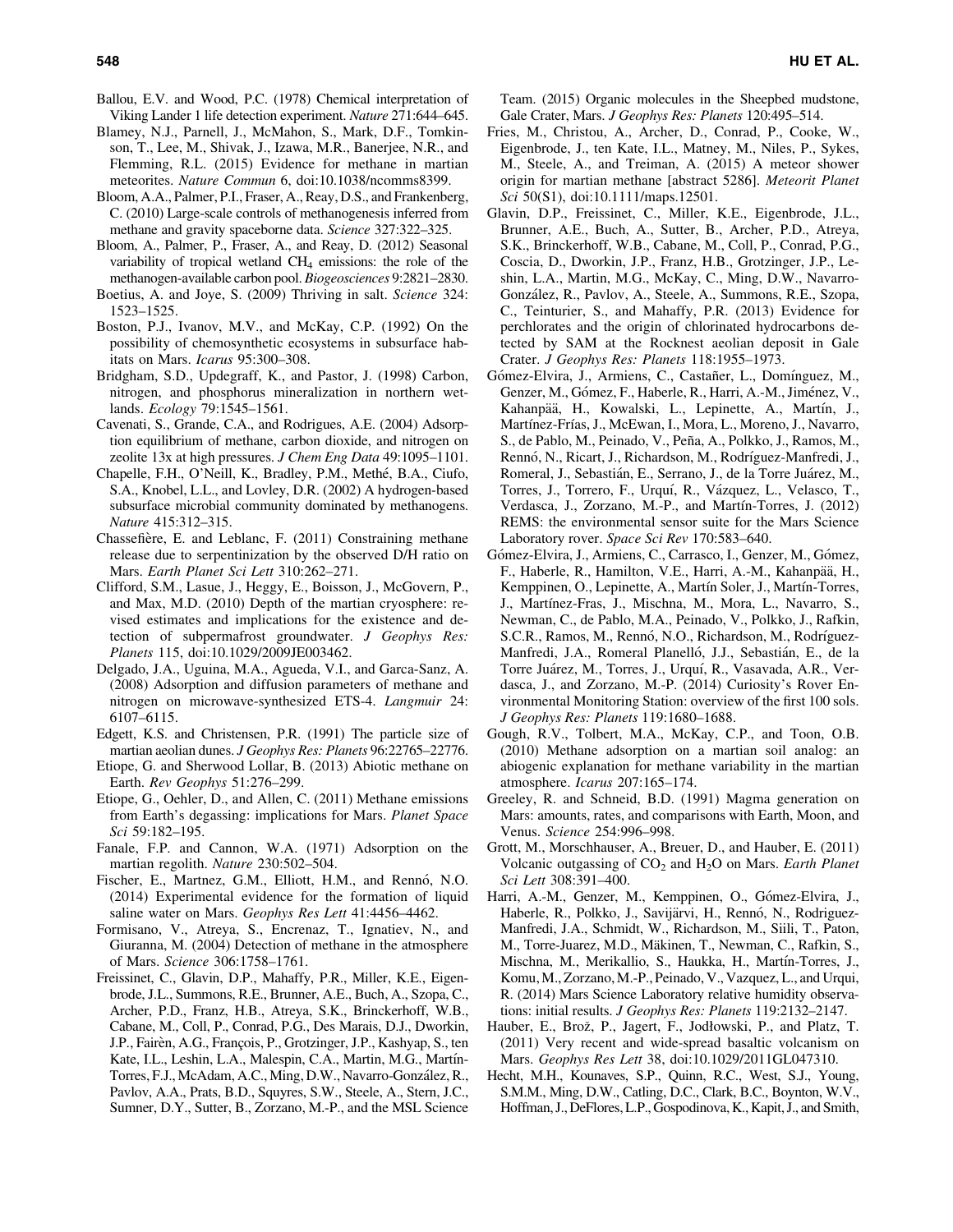#### MODELING METHANE VARIABILITY ON MARS NATURAL SERVICE SERVICE SERVICE SERVICE SERVICE SERVICE SERVICE SERVICE S

P.H. (2009) Detection of perchlorate and the soluble chemistry of martian soil at the Phoenix lander site. *Science* 325:64–67.

- Himeno, S., Komatsu, T., and Fujita, S. (2005) High-pressure adsorption equilibria of methane and carbon dioxide on several activated carbons. *J Chem Eng Data* 50:369–376.
- Himeno, S., Tomita, T., Suzuki, K., and Yoshida, S. (2007) Characterization and selectivity for methane and carbon dioxide adsorption on the all-silica DD3R zeolite. *Microporous Mesoporous Mater* 98:62–69.
- Hu, R., Kass, D.M., Ehlmann, B., and Yung, Y.L. (2015) Tracing the fate of carbon and the atmospheric evolution of Mars. *Nature Commun* 6, doi:10.1038/ncomms10003.
- Keppler, F., Vigano, I., McLeod, A., Ott, U., Früchtl, M., and Röckmann, T. (2012) Ultraviolet-radiation-induced methane emissions from meteorites and the martian atmosphere. *Nature* 486:93–96.
- Komatsu, G., Ori, G.G., Cardinale, M., Dohm, J.M., Baker, V.R., Vaz, D.A., Ishimaru, R., Namiki, N., and Matsui, T. (2011) Roles of methane and carbon dioxide in geological processes on Mars. *Planet Space Sci* 59:169–181.
- Kounaves, S.P., Chaniotakis, N.A., Chevrier, V.F., Carrier, B.L., Folds, K.E., Hansen, V.M., McElhoney, K.M., O'Neil, G.D., and Weber, A.W. (2014) Identification of the perchlorate parent salts at the Phoenix Mars landing site and possible implications. *Icarus* 232:226–231.
- Krasnopolsky, V.A., Maillard, J.P., and Owen, T.C. (2004) Detection of methane in the martian atmosphere: evidence for life? *Icarus* 172:537–547.
- Lefèvre, F. and Forget, F. (2009) Observed variations of methane on Mars unexplained by known atmospheric chemistry and physics. *Nature* 460:720–723.
- Leshin, L.A., Mahaffy, P.R., Webster, C.R., Cabane, M., Coll, P., Conrad, P.G., Archer, P.D., Atreya, S.K., Brunner, A.E., Buch, A., Eigenbrode, J.L., Flesch, G.J., Franz, H.B., Freissinet, C., Glavin, D.P., McAdam, A.C., Miller, K.E., Ming, D.W., Morris, R.V., Navarro-Gonza´lez, R., Niles, P.B., Owen, T., Pepin, R.O., Squyres, S., Steele, A., Stern, J.C., Summons, R.E., Sumner, D.Y., Sutter, B., Szopa, C., Teinturier, S., Trainer, M.G., Wray, J.J., Grotzinger, J.P., and the MSL Science Team. (2013) Volatile, isotope, and organic analysis of martian fines with the Mars Curiosity rover. *Science* 341, doi:10.1126/science.1238937.
- Lyons, J.R., Manning, C., and Nimmo, F. (2005) Formation of methane on Mars by fluid-rock interaction in the crust. *Geophys Res Lett* 32, doi:10.1029/2004GL022161.
- Marion, G., Catling, D., Zahnle, K., and Claire, M. (2010) Modeling aqueous perchlorate chemistries with applications to Mars. *Icarus* 207:675–685.
- Martínez, G. and Rennó, N. (2013) Water and brines on Mars: current evidence and implications for MSL. *Space Sci Rev* 175:29–51.
- Martínez, G.M., Rennó, N., Fischer, E., Borlina, C.S., Hallet, B., de la Torre Juárez, M., Vasavada, A.R., Ramos, M., Hamilton, V., Gómez-Elvira, J., and Haberle, R.M. (2014) Surface energy budget and thermal inertia at Gale Crater: calculations from ground-based measurements. *J Geophys Res: Planets* 119: 1822–1838.
- Martín-Torres, F.J., Zorzano, M.-P., Valentín-Serrano, P., Harri, A.-M., Genzer, M., Kemppinen, O., Rivera-Valentin, E.G., Jun, I., Wray, J., Bo Madsen, M., Goetz, W., McEwen, A.S., Hardgrove, C., Rennó, N., Chevrier, V.F., Mischna, M., Navarro-González, R., Martínez-Frías, J., Conrad, P., McConnochie, T., Cockell, C., Berger, G., Vasavada, A.R., Sumner, D., and Vaniman, D. (2015) Transient liquid water and water activity at Gale Crater on Mars. *Nat Geosci* 8:357–361.
- Mastepanov, M., Sigsgaard, C., Dlugokencky, E.J., Houweling, S., Ström, L., Tamstorf, M.P., and Christensen, T.R. (2008) Large tundramethane burst during onset of freezing.*Nature*456:628–630.
- Mellon, M.T. and Jakosky, B.M. (1993) Geographic variations in the thermal and diffusive stability of ground ice on Mars. *J Geophys Res: Planets* 98:3345–3364.
- Meslin, P.-Y., Gough, R., Lefvre, F., and Forget, F. (2011) Little variability of methane on Mars induced by adsorption in the regolith. *Planet Space Sci* 59:247–258.
- Ming, D.W., Archer, P.D., Glavin, D.P., Eigenbrode, J.L., Franz, H.B., Sutter, B., Brunner, A.E., Stern, J.C., Freissinet, C., McAdam, A.C., Mahaffy, P.R., Cabane, M., Coll, P., Campbell, J.L., Atreya, S.K., Niles, P.B., Bell, J.F., Bish, D.L., Brinckerhoff, W.B., Buch, A., Conrad, P.G., Des Marais, D.J., Ehlmann, B.L., Fairèn, A.G., Farley, K., Flesch, G.J., Francois, P., Gellert, R., Grant, J.A., Grotzinger, J.P., Gupta, S., Herkenhoff, K.E., Hurowitz, J.A., Leshin, L.A., Lewis, K.W., McLennan, S.M., Miller, K.E., Moersch, J., Morris, R.V., Navarro-González, R., Pavlov, A.A., Perrett, G.M., Pradler, I., Squyres, S.W., Summons, R.E., Steele, A., Stolper, E.M., Sumner, D.Y., Szopa, C., Teinturier, S., Trainer, M.G., Treiman, A.H., Vaniman, D.T., Vasavada, A.R., Webster, C.R., Wray, J.J., Yingst, R.A., and the MSL Science Team. (2014) Volatile and organic compositions of sedimentary rocks in Yellowknife Bay, Gale Crater, Mars. *Science* 343, doi:10.1126/science.1245267.
- Miyajima, T., Wada, E., Hanba, Y.T., and Vijarnsorn, P. (1997) Anaerobic mineralization of indigenous organic matters and methanogenesis in tropical wetland soils. *Geochim Cosmochim Acta* 61:3739–3751.
- Moores, J.E. and Schuerger, A.C. (2012) UV degradation of accreted organics on Mars: IDP longevity, surface reservoir of organics, and relevance to the detection of methane in the atmosphere. *J Geophys Res* 117:E08008, doi:10.1029/ 2012JE004060.
- Mumma, M.J., Villanueva, G.L., Novak, R.E., Hewagama, T., Bonev, B.P., DiSanti, M.A., Mandell, A.M., and Smith, M.D. (2009) Strong release of methane on Mars in northern summer 2003. *Science* 323:1041–1045.
- Murphy, D.M. and Koop, T. (2005) Review of the vapour pressures of ice and supercooled water for atmospheric applications. *Q J R Meteorol Soc* 131:1539–1565.
- Nair, H., Allen, M., Anbar, A.D., Yung, Y.L., and Clancy, R.T. (1994) A photochemical model of the martian atmosphere. *Icarus* 111:124–150.
- Nuding, D., Rivera-Valentin, E., Davis, R., Gough, R., Chevrier, V., and Tolbert, M. (2014) Deliquescence and efflorescence of calcium perchlorate: an investigation of stable aqueous solutions relevant to Mars. *Icarus* 243:420–428.
- Oze, C. and Sharma, M. (2005) Have olivine, will gas: serpentinization and the abiogenic production of methane on Mars. *Geophys Res Lett* 32, doi:10.1029/2005GL022691.
- Rummel, J.D., Beaty, D.W., Jones, M.A., Bakermans, C., Barlow, N.G., Boston, P.J., Chevrier, V.F., Clark, B.C., de Vera, J.-P.P., Gough, R.V., Hallsworth, J.E., Head, J.W., Hipkin, V.J., Kieft, T.L., McEwen, A.S., Mellon, M.T., Mikucki, J.A., Nicholson, W.L., Omelon, C.R., Peterson, R., Roden, E.E., Sherwood Lollar, B., Tanaka, K.L., Viola, D., and Wray, J.J. (2014) A new analysis of Mars ''Special Regions'': findings of the Second MEPAG Special Regions Science Analysis Group (SR-SAG2). *Astrobiology* 14:887–968.
- Savijarvi, H.I., Harri, A.-M., and Kemppinen, O. (2015) Mars Science Laboratory diurnal moisture observations and column simulations. *J Geophys Res: Planets* 120, doi:10.1002/ 2014JE004732.